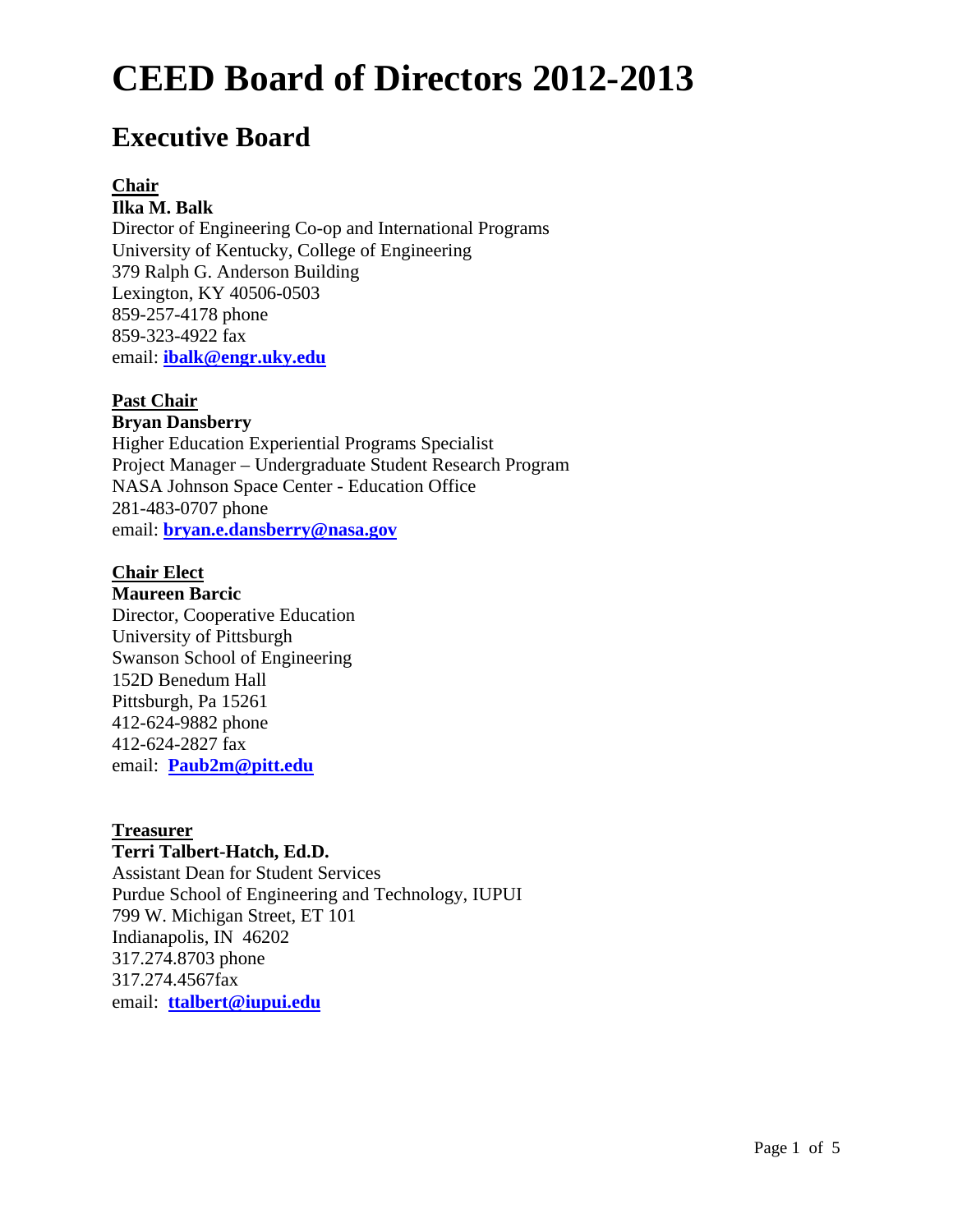### **Secretary**

**Debbie Pearson** Associate Director Cooperative Education Program Division of Professional Practice Georgia Institute of Technology Atlanta, GA 30332-0260 404.385.0290 phone 404.385.4147 fax email: **debbie.pearson@dopp.gatech.edu**

## **Editor**

### **Craig Gunn**

Senior Academic Specialist Director of the Communications Program Michigan State University 2443 Engineering Building East Lansing, MI 48824-1226 517-355-5160 phone 517-353-1750 fax email: **gunn@egr.msu.edu** 

### **Archivist**

**Patricia Bazrod Director** Graduate Co-op & Undergraduate Internship Programs Georgia Institute of Technology Atlanta, GA 30332-0260 404-894-1353 phone 404-385-4147 fax Email: **patricia.bazrod@dopp.gatech.edu**

## **Industrial Representative - Cooperative Education**

## **Reginald McGregor** Manager, Engineering Employee Development Rolls-Royce Corporation PO Box 420 Speed Code T-3 Indianapolis, IN 46206-0420 317-230-5484 phone 317-230-3691 fax email: **reginald.mcgregor@rolls-royce.com**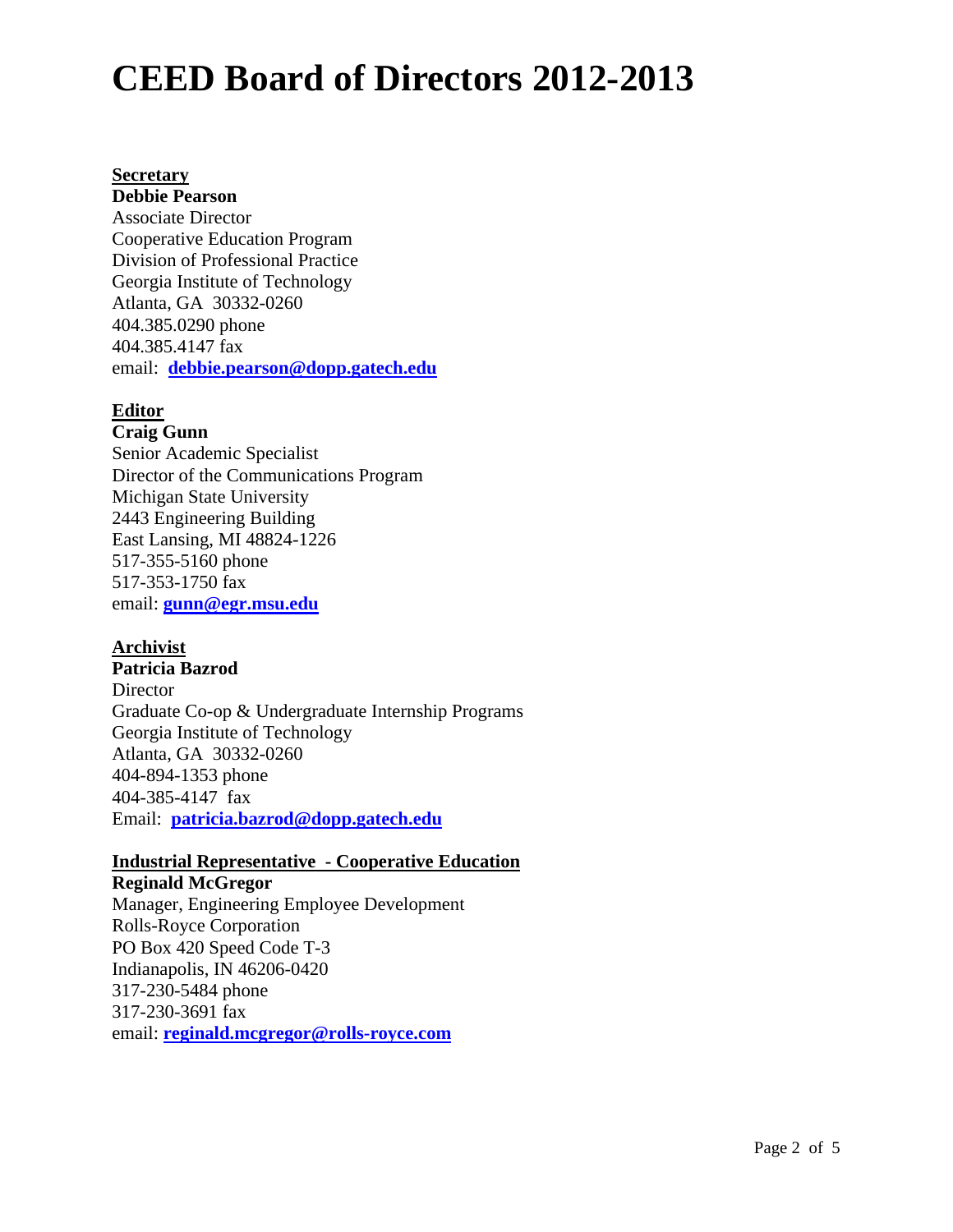# **Industrial Representative - Experiential Education**

**Kristen Taylor** College Recruiting The Southern Company 404-506-4330 phone email: **kbtaylor@southernco.com**

# **Academic Representative - Cooperative Education**

**Dr. Leo Hanifin** Dean and Chrysler Professor of Engineering College of Engineering and Science University of Detroit Mercy 4001 West McNichols Road Detroit, MI 48221-3038 313-993-1216 phone email: **hanifinl@udmercy.edu**

## **Academic Representative - Experiential Education**

# **Paul D. Plotkowski, PhD.**

Professor, School of Engineering Grand Valley State University 310 West Fulton, Suite 617 Grand Rapids, MI 49504 616-331-6750 phone 616-331-7215 fax email: **plotkowp@gvsu.edu**

# **Committee Chairs**

## **Membership**

### **Bernadette Friedrich, Ph.D.**

Director of Student Engagement The Center for Spartan Engineering Michigan State University 1340 Engineering Building East Lansing MI 48824 517-355-5163 phone email: **friedric@eng.msu.edu** website: **www.egr.msu.edu/thecenter**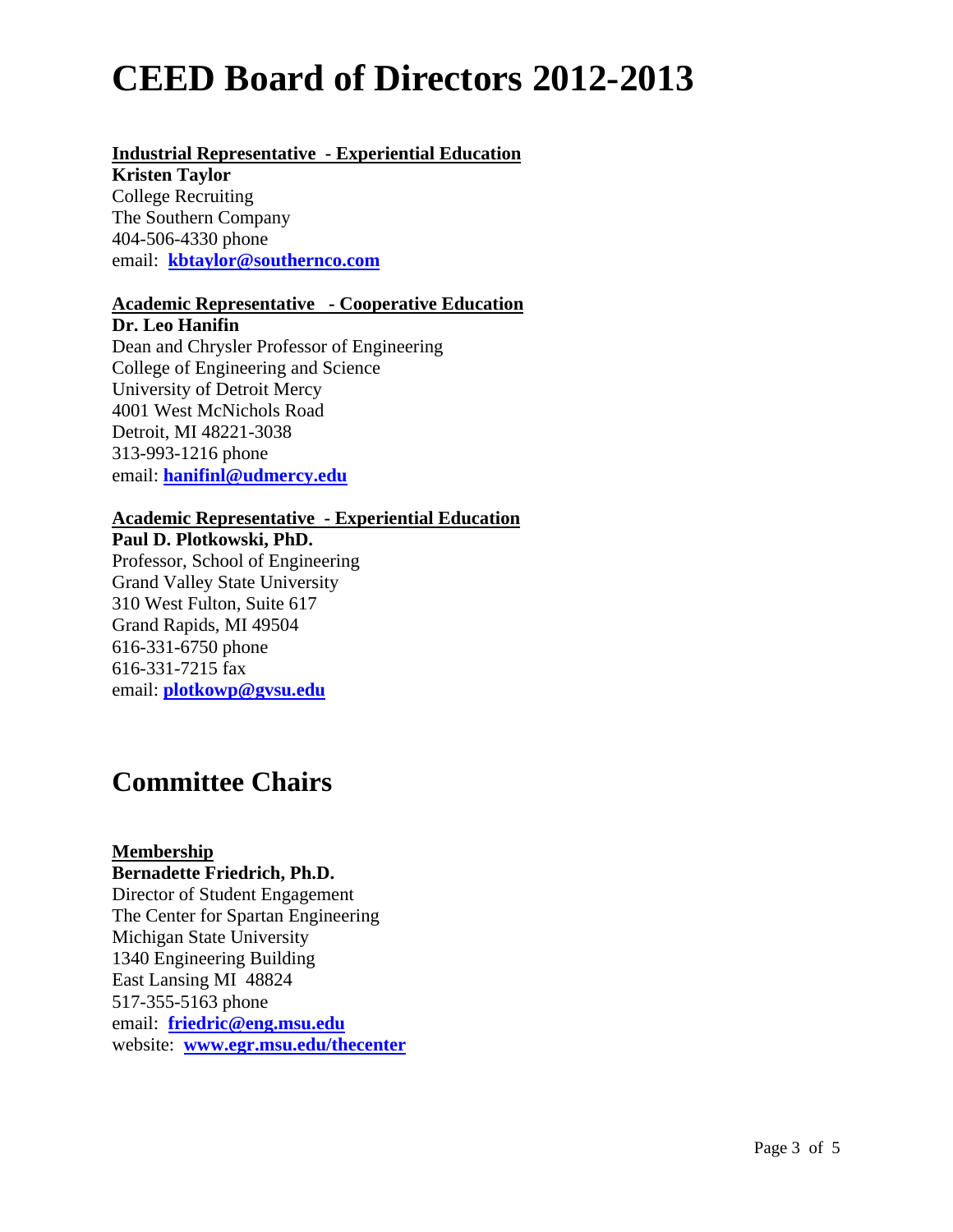## **Public Relations and Communications**

#### **Deanna R. Dunn**

Co-op Coordinator The University of Akron ASEC-203 Akron, OH 44325 330-972-7849 phone 330-972-5266 fax email: **ddunn@uakron.edu**

### **Research**

### **Dr. Sheri Dressler**

Director of Experiential Learning University of Central Florida CSEL 300 Orlando, FL 32816-1700 407-823-2667 phone 407-823-1001 fax email: **dressler@knights.ucf.edu** 

### **2012 ASEE Program Chair for CEED**

**Maureen Barcic**  Director, Cooperative Education University of Pittsburgh Swanson School of Engineering 152D Benedum Hall Pittsburgh, Pa 15261 412-624-9882 phone 412-624-2827 fax email: **Paub2m@pitt.edu**

### **2013 CIEC General Conference Chair**

**Gayle G. Elliott**  Associate Professor Division of Professional Practice 7th Floor, Steger Student Life Center University of Cincinnati Cincinnati, OH 45221-0115 513-556-4632 phone 513-556-5061 fax email: **ELLIOTGG@UCMAIL.UC.EDU**